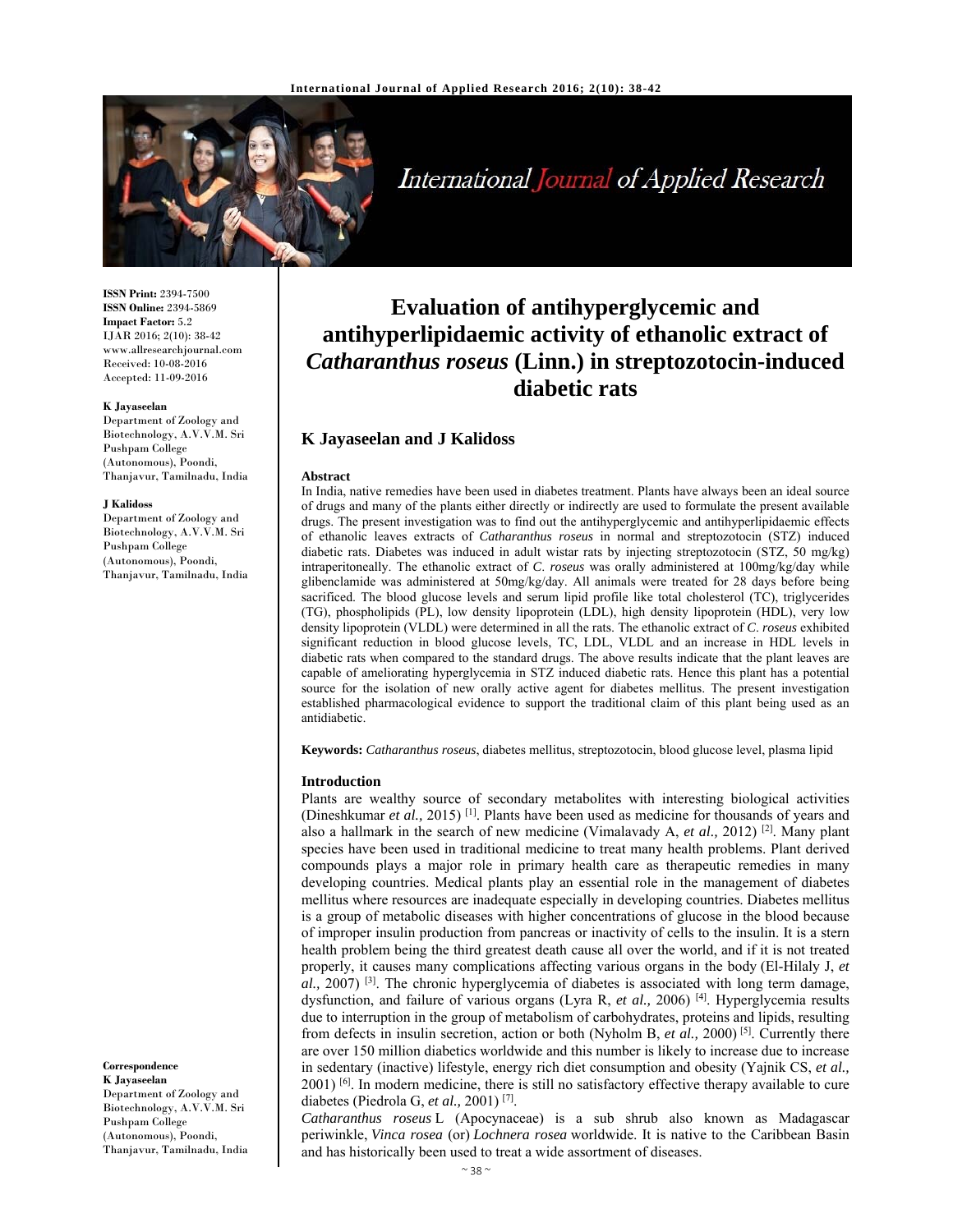The plant *Catharanthus roseus* (*C. roseus*) is used by the pharmaceutical industries to treat diabetes and it is widely used as an infusion in different parts of world (Heijden RV, *et al.,* 2004) [8].The fresh juice from the flowers of *C. roseus* is used to prepare tea and widely accepted by Ayurvedic physicians in India for external use to treat dermatitis, skin problems, eczema and acne. The ethanol extract of *C. roseus* flower has been reported to have wound healing activity (Nayak BS, *et al.,* 2006) [9]. Hence the present study was therefore undertaken to investigate the anti-diabetic, antihyperlipidaemic activities and safety potentials of the ethanol leaf extract of *Catharanthus roseus* in experimental diabetic models.

#### **Materials and Methods**

## **Collection, identification, and authentication of selected plant**

Fresh, healthy, and young leaves of *Catharanthus roseus* were collected from Saliyamangalam, Thanjavur district, Tamil Nadu, India and authenticated by professionals in the Department of Botany, St. Joseph's College, Tiruchirappalli, India. The voucher specimen number of the plant is GDK 001.

## **Preparation of plant extracts**

The shade dried leaves were taken and then made into fine powder. About 500 g of dry powder was extracted with ethanol (80%) at 70 °C by continuous hot percolation using Soxhlet apparatus. The extraction was continued for 24 hrs, and the ethanolic extract was then filtered and kept at 40 °C for 24 hrs in hot air oven to evaporate the ethanol from it. A dark brown residue was obtained. The residue was kept separately in airtight containers and stored in a deep freezer.

#### **Animal studies**

Animals were divided into four groups (6 animals in each) Group 1: Normal Control

Group 2: Diabetic induced model (Streptozotocin 50mg/kg)

Group 3: Diabetic (STZ) + Ethanolic Extract of *C*. *roseus* (100mg/kg)

Group 4: Diabetic (STZ) + Standard drug (Glibenclamide, 50 mg/kg)

## **Animals**

Albino rats of 4 weeks old, weighing 150-210 g were used for the present study. The animals are maintained in animal house at standard temperature  $(24\pm2~^{\circ}\mathrm{C})$  and relative humidity (30-70) with a 12:12 light: dark cycle. The animals were fed with standard pellet diet and water. The animals were handled according to good laboratory practice (GLP). Ethical clearance was obtained from institutional animal ethical committee and conducted according to the Indian National Science Academy guidelines for the use and care of experimental animal.

#### **Induction of diabetes**

Diabetes was induced by the intraperitoneal (i.p.) injection of streptozotocin (STZ) at a dose of 50 mg/kg in distilled water (1 mL/kg) to 16 h fasted rats. After 5 days, fasting blood glucose levels were measured and the animals with blood glucose concentration level above 250 mg/dL was considered to be diabetic. To overcome the hypoglycemia which occurred during the first 24 h following the STZ administration, diabetic rats were orally given 5% glucose solution (Sezik, E, *et al.,* 2005) [10].

## **Examination of Body weight**

Body weight of rats from each group was measured on initial stage and 28th day. Weight of the animal was measured using standard digital weight balance to get accuracy.

## **Biochemical Parameter**

Serum glucose was estimated by the oxidase method (Trinder P, et al., 1969)<sup>[11]</sup>. The total cholesterol was estimated by Allain method (Allain CC, et al., 1974) <sup>[12]</sup>. Triglyceride was estimated by the Werner method (Werner M, *et al.*, 1981)<sup>[13]</sup>. HDL cholesterol was separated by adding phosphotungstic acid magnesium chloride to the fresh samples to precipitate other lipoproteins and the HDL cholesterol was estimated by Allain method. The concentration of LDL, VLDL cholesterol was calculated by using the Friedwald formula (Friedwalds WT, *et al.,* 1972) [14]. Heamoglobin was estimated by the method of Dacie and Lewis (Dacie JV *et al.,* 1968) [15].

## **Estimation of Anti-Oxidants**

The estimation of anti-oxidants Superoxide Dismutase (SOD), Catalase (CAT), Glutathione Peroxidase (GPx) and Glutathione (GSH) was measured by the following methods. The activity of superoxide dismutase (SOD) was assayed by the method of Kakkar (Kakkar P, *et al.,* 1984) [16]. Catalase (CAT) was estimated by the method of Sinha (Sinha AK, *et al.,* 1972) [17]. Glutathione peroxidase (GPx) was measured by the method described by Rotruck (Rotruck JT, *et al.,*  1973) [18]. The estimation of non-enzymatic antioxidants, Glutathione (GSH) was measured by the method of Ellman (Ellmann GL, *et al.,* 1959) [19], Ascorbic acid was estimated by the method of Omaye (Omaye ST, *et al.,* 1979) [20] and Vitamin E was estimated by the method of Baker (Baker H, *et al.,* 1980) [21].

#### **Statistical Analysis**

All results are presented as Mean  $\pm$  SEM. Data were analyzed by the student "t" test. Groups for the pair of observations depend upon each other. Results were considered statistically at *P*<0.001.

|  |  | Table 1: Examination of Body weight |
|--|--|-------------------------------------|
|--|--|-------------------------------------|

| S. No    |                                                                | <b>Body Weight (gm)</b> |                      |  |
|----------|----------------------------------------------------------------|-------------------------|----------------------|--|
|          | <b>Groups</b>                                                  | Initial $(0th$ Day)     | Final $(28th$ Day)   |  |
| .,       | Normal (Control)                                               | $205.15 \pm 19.12$      | $230.21 \pm 19.14$   |  |
| <u>.</u> | Diabetic (STZ)                                                 | $182.04 \pm 1.2$        | $149.11 \pm 11.4*$   |  |
| 3.       | Diabetic (STZ) + C, roseus ethanolic extract (100 mg/kg b, wt) | $198.06 \pm 19.43*$     | $226.02 \pm 11.41**$ |  |
| 4.       | Diabetic $(STZ)$ + Glibenclamide (50 mg/kg b.wt)               | $202 \pm 11.25$ **      | $225 \pm 12.35**$    |  |

Values are expressed as Mean  $\pm$  SD (n=6)

Values are statistically significant at \**P*<0.01 Vs Control

Values are statistically significant at \*\**P*<0.001Vs Control by student T test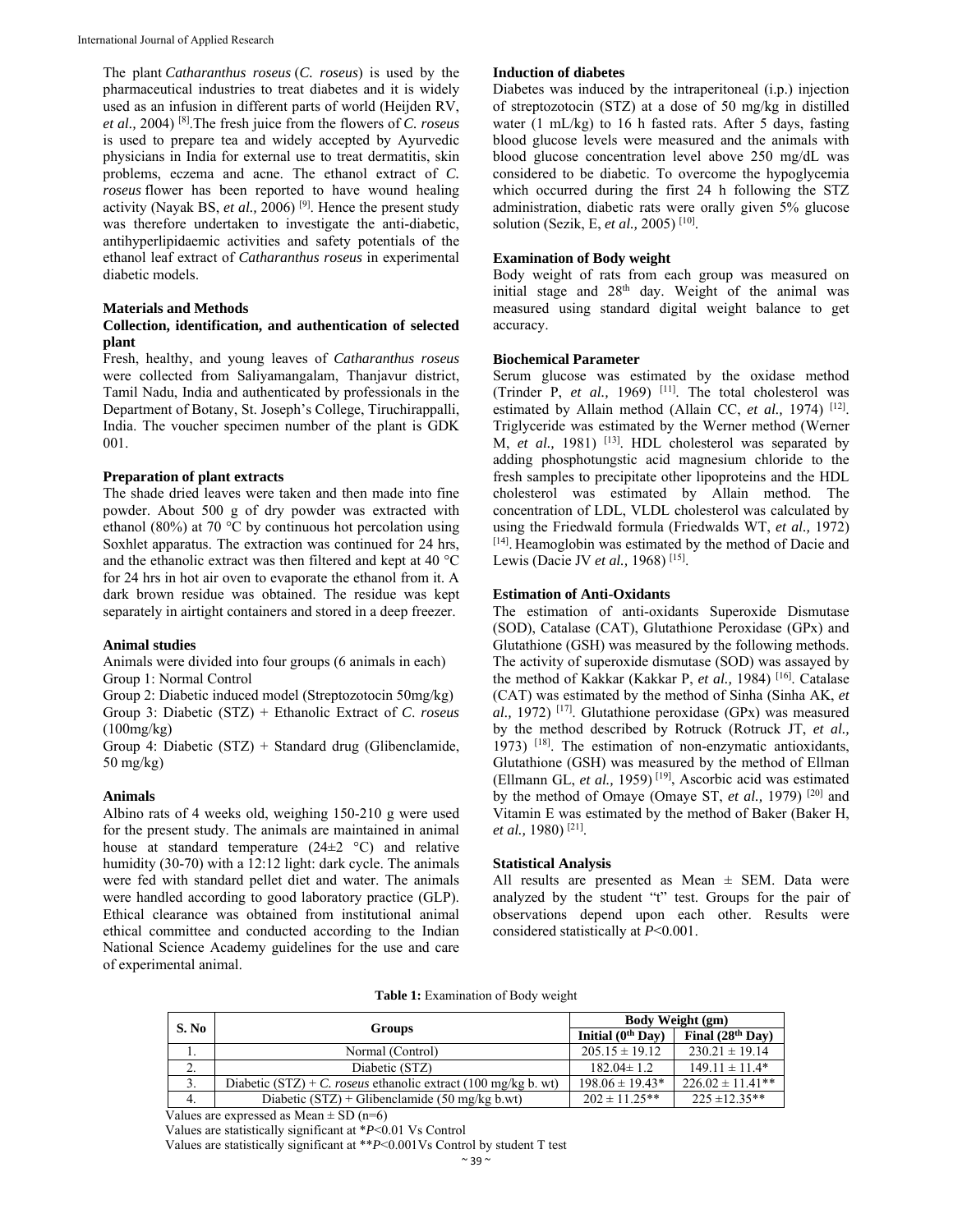| Table 2: Estimation of Blood glucose, Plasma insulin and Haemoglobin |  |
|----------------------------------------------------------------------|--|
|----------------------------------------------------------------------|--|

| S. No            | <b>Groups</b>                                                 | <b>Blood Glucose</b><br>(mg/dL) | <b>Plasma Insulin</b><br>$(\mu U/ml)$ | <b>Total Hemoglobin</b><br>(mg/mL) |
|------------------|---------------------------------------------------------------|---------------------------------|---------------------------------------|------------------------------------|
| . .              | Normal (Control)                                              | $86.44 \pm 8.81$                | $16.27 \pm 0.13$                      | $12.47 \pm 1.35$                   |
| <u>.</u>         | Diabetic (STZ)                                                | $285.11 \pm 19.33$              | $7.28 \pm 1.54$                       | $8.97 \pm 0.49$                    |
| $\mathfrak{I}$ . | Diabetic (STZ) + C. roseus ethanolic extract (100 mg/kg b.wt) | $90.04 \pm 3.12**$              | $15.68 \pm 1.05$ **                   | $13.99 \pm 0.45**$                 |
| 4.               | Diabetic $(STZ)$ + Glibenclamide (50 mg/kg b.wt)              | $87.27 \pm 6.23$ **             | $16.32 \pm 2.43**$                    | $14.88 \pm 3.12**$                 |

Values are expressed as Mean  $\pm$  SD (n=6)

Values are statistically significant at \**P*<0.01 Vs Control

Values are statistically significant at \*\**P*<0.001Vs Control by student T test

| <b>Table 3:</b> Estimation of Serum Lipid Profile |        |  |  |  |  |  |
|---------------------------------------------------|--------|--|--|--|--|--|
|                                                   | TIT TY |  |  |  |  |  |

| S. No.           | Groups                                                                             | $TGL$ (mg/dl)       | <b>HDL</b><br>(mg/dl) | <b>VLDL</b><br>(mg/dl) | LDL<br>(mg/dl)      |                    | <b>Serum</b><br>Phospho-<br>Lipid(mg/dL) |
|------------------|------------------------------------------------------------------------------------|---------------------|-----------------------|------------------------|---------------------|--------------------|------------------------------------------|
| 1.               | Normal (Control)                                                                   | $77.15 \pm 6.68$    | $39.6 \pm 2.71$       | $17.03 \pm 1.51$       | $43.9 \pm 4.25$     | $98.16 \pm 8.76$   | $106.61 \pm 5.09$                        |
| 2.               | Diabetic (STZ)                                                                     | $133.32 \pm 10.05$  | $25.31 \pm 1.64$      | $32.14 \pm 2.86$       | $96.47 \pm 8.12$    | $215.2 \pm 7.23$   | $167.18 \pm 4.27$                        |
| 3.               | Diabetic $(STZ) +$<br>C. roseus<br>ethanolic extract<br>$(100 \text{ mg/kg b.wt})$ | $89.49 \pm 7.45**$  | $38.27 \pm 2.56**$    | $21.52 \pm 3.4**$      | $68.27 \pm 5.28$ ** | $115.6 \pm 6.90**$ | $119.48 \pm 5.36$ **                     |
| $\overline{4}$ . | Diabetic $(STZ) +$<br>Glibenclamide (50<br>$mg/kg$ b.wt)                           | $82.04 \pm 6.71$ ** | $38.91 \pm 5.14**$    | $18.41 \pm 1.34**$     | $41.9 \pm 2.66$ **  | $103.2{\pm}4.8**$  | $109.73 \pm 5.44**$                      |

Values are expressed as Mean  $\pm$  SD (n=6)

Values are statistically significant at \**P*<0.01 Vs Control

Values are statistically significant at \*\**P*<0.001Vs Control by student T test

**Table 4:** Effect of *C. roseus* ethanolic leaves extract on enzymatic and non enzymatic levels in control and experimental animals

| S.<br>N <sub>0</sub> | Groups                                                                            | <b>SOD</b><br>$(mg\%)$ | <b>CAT</b><br>$(mg\%)$  | <b>GPx</b><br>$(mg\%)$ | <b>GSH</b><br>$(mg\%)$  | Vitamin<br>C           | <b>Vitamin</b><br>E    | <b>Plasma TBARS</b><br>(mmol/ml) |
|----------------------|-----------------------------------------------------------------------------------|------------------------|-------------------------|------------------------|-------------------------|------------------------|------------------------|----------------------------------|
| ı.                   | Normal (Control)                                                                  | $3.86 \pm$<br>0.16     | $14.98 \pm$<br>0.79     | $6.08 \pm$<br>0.21     | $26.31 \pm$<br>1.35     | $1.64 \pm$<br>0.09     | $1.96 \pm$<br>0.08     | $3.07 \pm 0.15$                  |
| z.                   | Diabetic (STZ)                                                                    | $2.08 \pm$<br>0.07     | $7.35 \pm$<br>0.27      | $3.02 \pm$<br>0.17     | $18.67 \pm$<br>0.92     | $0.91 \pm$<br>0.05     | $0.62 \pm$<br>0.15     | $7.14 \pm 0.25$                  |
| 3.                   | Diabetic $(STZ) + C$ . roseus<br>ethanolic extract $(100 \text{ mg/kg})$<br>b.wt) | $3.68 \pm$<br>$0.12**$ | $12.96 \pm$<br>$0.52**$ | $5.89 \pm$<br>$0.24**$ | $24.12 \pm$<br>$1.38**$ | $1.17 \pm$<br>$0.11**$ | $1.41 \pm$<br>$0.13**$ | $3.14 \pm 0.17**$                |
| 4.                   | Diabetic $(STZ) + Glibenclamide$<br>$(5 \text{ mg/kg b.wt})$                      | $3.54 \pm$<br>$0.15**$ | $12.91 \pm$<br>$0.55**$ | $5.71 \pm$<br>$0.25**$ | $23.78 \pm$<br>$1.58**$ | $1.81 \pm$<br>$0.15**$ | $1.63 \pm$<br>$0.12**$ | $3.55 \pm 0.11$ **               |

## **Discussion**

Traditional herbal system of medicine are used throughout the world and herbs which is the original source for most of the drugs have been used from centuries. Medicinal plants are the major source of therapeutic agents that contains many chemical compounds which are used to cure human diseases. Recent discovery and advancement in medicinal and aromatic plants have lead to the augmentation of health care of mankind (Vijayaraj R, et al., 2016) <sup>[22]</sup>. Medicinal plants in traditional medicine systems have been used since ancient times for the treatment and management of diabetes mellitus (DM) throughout the world (Jung M, *et al.,* 2006) [23]. Currently, medicinal plants continue to play a vital role in the management of DM, especially in developing countries, where many people do not have access to conventional anti-diabetic therapies(Grover JK, *et al.,* 2002) [24].

STZ is well known for its selective pancreatic islet cell toxicity and has been widely used in inducing diabetes mellitus in animals. STZ is taken up by the  $\beta$  cells via the glucose transporter GLUTZ and causes alkylation of DNA (Delancy CA, *et al.,* 1995) [25] and reduction of ATP and NAD<sup>+</sup> content (Heller B, et al., 1994)<sup>[26]</sup>. STZ induces severe and irreversible hyperglycemia in experimental animals. With STZ there is no incidence of spontaneous revision and recovery of islets, which results in more than 90% of rats becoming diabetic (Mitra SK, *et al.,* 1995) [27]. It is evident from the present investigation that streptozotocin administration at the dose of 50 mg/kg body weight causes significant diabetogenic response in albino rats.

Glucose is an important fuel for liver and muscle metabolism. In the present study, glucose level is decreased due to the lack of insulin in the diabetic state, which results in the inactivation of glycogen synthetase system. When diabetic rats were treated with ethanolic extract of *C*. *roseus* leaves, significantly lowered (*p*<0.001) blood glucose level at dose of 100 mg/kg body weight. The ethanolic extract showed a significant improvement in their ability to control the blood glucose level. This effect is comparable to standard drug Glibenclamide.

Hypercholesteremia is primary factor involved in the development of atherosclerosis and coronary heart disease which are the secondary complications of diabetes (Ananthan R, et al., 2003)<sup>[28]</sup>. In the present study STZ induced diabetic rats show a significant (*P*<0.001) increase of total cholesterol, triglycerides, phospholipids and low density lipoproteins (LDL) and very low density lipoprotein (VLDL) and significant  $(p<0.001)$  decrease in high density lipoprotein (HDL) cholesterol in serum when compared with normal control. When diabetic rats were treated with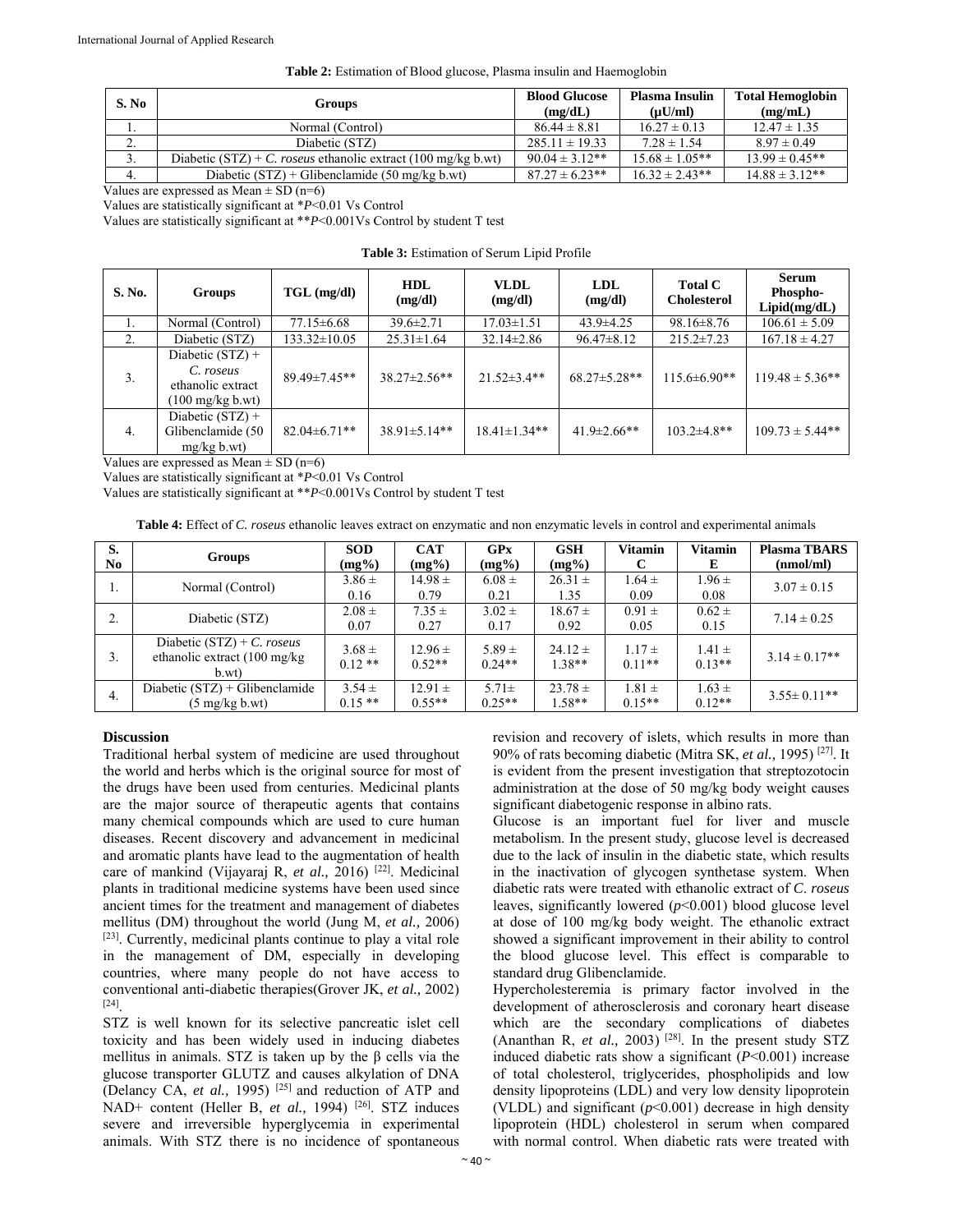ethanolic leaves extract of *C*. *roseus* significantly lowered  $(p<0.001)$  the total cholesterol, triglycerides, phospholipids, LDL and VLDL cholesterol and significantly  $(p<0.001)$ increased HDL cholesterol.

Antioxidants from plant materials terminate the action and generation of free radicals thereby protecting the body from various diseases (Lai LS, *et al.,* 2001) [29]. The enzymes SOD and CAT are major antioxidant defense systems of the body which protect the cell membrane and other cellular constituents against oxidative damage that occurred due to free radical species (Umamaheswari M, *et al.,* 2008) [30]. The enzymatic antioxidant is the nature protector against lipid peroxidation. SOD, CAT, and GPx enzymes are important scavengers of hydrogen peroxide and superoxide ion. These enzymes prevent generation of hydroxyl radical and protect the cellular constituents from oxidative damage (Scott MD, et al., 1991)<sup>[31]</sup>. It was also observed that the ethanolic leaves extract of *C*. *roseus* significantly increased the SOD, CAT, GPx, GSH, Vitamin C and E activity in STZ induced diabetic in rats. This show *C*. *roseus* can reduce reactive free radicals that might lessen oxidative damage to the tissues and improve the antioxidant enzymes.

## **Conclusion**

Our finding indicates that the ethanolic extract of *C*. *roseus* leaves are useful for treatment of diabetes associated with hyperlipidemia. Further chemical and pharmacological investigations are required to elucidate the exact mechanism of action of this extract and to isolate the active principles responsible for such effects.

#### **References**

- 1. Dineshkumar G, Rajakumar R. GC-MS Evaluation of Bioactive Molecules From the Methanolic Leaf Extract of *Azadirachta Indica* (A.Juss). Asian Journal of Pharmaceutical Science & Technology. 2015; 5(2):64- 69.
- 2. Vimalavady A, Kadavul K. Phytochemical screening and microbial activity of the leaves of *Hugonia mystax*  Linn. (Linaceae), Ind J Nat Prods Resour. 2012; 3(2):161-165.
- 3. El-Hilaly J, Tahraoui A, Israili ZH, Lyoussi B. Acute hypoglycemic, hypocholesterolemic, and hypotriglyceridemic effects of continuous intravenous infusion of a lyophilised aqueous extract of *Ajuga iva* L. Schreber whole plant in streptozotocin-induced diabetic rats. Pakistan Journal of Pharmaceutical Sciences. 2007; 20(4):261-268.
- 4. Lyra R, Oliveira M, Lins D, Cavalcanti N. Prevention of type 2 diabetes mellitus. Arquivos Brasileiros de Endocrinologia & Metabologia. 2006; 50(2):239-249.
- 5. Nyholm B, Porksen N, Juhl CB, Gravholt CH, Butler PC, Weeke J *et al*. Assessment of insulin secretion in relatives of patients with type2 (non‐insulin‐dependent) diabetes mellitus: evidence of early beta‐cell dysfunction. Metabolism. 2000; 49:896‐905.
- 6. Yajnik CS. The insulin resistance epidemic in India: fetal origins, later lifestyle, or both? Nutr Rev. 2001; 59:1‐9.
- 7. Piedrola G, Novo E, Escober F, Garcia‐Robles R. White blood cell count and insulin resistance in patients with coronary artery disease. Ann Endocrinol. 2001; 62:7‐10.
- 8. Heijden RV, Jacob DI, Soneijer W, Hallard D, Verpoorte R. The Catharanthous alkaloids: Pharmacognosy and biotechnology. Curr Med Chem. 2004; 11:607-28.<br>9. Nayak BS, Pinto
- 9. Nayak BS, Pinto Pereira LM. *Catharanthus roseus* flower extract has wound-healing activity in Sprague Dawley rats. BMC Complement Altern Med. 2006; 6:41.
- 10. Sezik E, Aslan M, Yes ilada E, Ito S. Hypoglycaemic activity of *Gentiana olivieri* and isolation of the active constituent through bioassay-directed fractionation techniques. Life Sciences. 2005; 76:1223-1238.
- 11. Trinder P. Practical Clinical Biochemistry. 5th edit, William Heinnemann Medical Books Limited, New York. 1969, 10.
- 12. Allain CC, Poon LS, Chan CSG, Richmond W, Fu PC. Enzymatic determination of totalserum cholesterol. Clinical Chemistry. 1974; 20:470-475.
- 13. Werner M, Gabrielson DG, Eastman G. Ultramicro determination of serum triglycerides by bioluminescent assay. Clinical Chemistry. 1981; 27:268-271.
- 14. Friedwalds WT, Levy RT, Fredrickson DS. Estimation of low-density lipoprotein cholesterol in plasma, without use of the preparative centrifuge. Clin Chem. 1972; 23:499-503.
- 15. Dacie JV, Lewis SM. Practical Hematology, 4th edition J and A, Churchill, UK. 1968: 37:24-28.
- 16. kakkar P, Das B, Vishwanathan PN. A modified spectrophotometric assay of superoxide dismutase. Indian J Biochem Biophys. 1984; 21:130-132.
- 17. Sinha AK. Colorimetric assay of catalase. Analytical Biochemistry.1972; 47(2):389-394.
- 18. Rotruck JT, Pope AL, Ganther HE, Swanson AB, Hafeman DG, Hoekstra WG. Selenium: biochemical role as a component of glutathione peroxidase. Science. 1973; 179:588-90.
- 19. Ellmann GL. Tissue sulfhydryl groups. Arch Biochem Biophys. 1959; 82:70-77.
- 20. Omaye ST, Turnbull TD, Sauberlich C. Selected method for the determination of ascorbic acid in animal cells tissues and fluids. Methodsb Enzymol. 1979; 62:3- 11.
- 21. Baker H, Frankel O, De Angelis B, Feingold S. Plasma α-tocopherol in man at various time intervals after ingesting free or acetylated tocopherol. Nutr. Rep. Int. 1980; 21:531-536.
- 22. Vijayaraj R, Naresh Kumar K, Mani P, Senthi J, Jayaseelan T, Dinesh Kumar G. Hypoglycemic and Antioxidant Activity of *Achyranthes Aspera* Seed Extract and Its Effect on Streptozotocin Induced Diabetic Rats. International Journal of Biological & Pharmaceutical Research. 2016; 7(1):23-28.
- 23. Jung M, Park M, Lee HC, Kang YH, Kang ES. Antidiabetic agents from medicinal plants. Curr Med Chem. 2006; 13:1203-1218.
- 24. Grover JK, Yadav S, Vats V. Medicinal plants of India with anti-diabetic potential. J Ethnopharmacol. 2002; 81:81-100.
- 25. Delancy CA, Dunger A, Dimatteo M, Cunningham JM. Comparison of inhibition of glucose stimulated insulin secretion in rats islets of Langerhans by STZ and methyl and ethyl nitrosoureas and methane sulphonates. Lack of correlation with nitric oxide releasing or